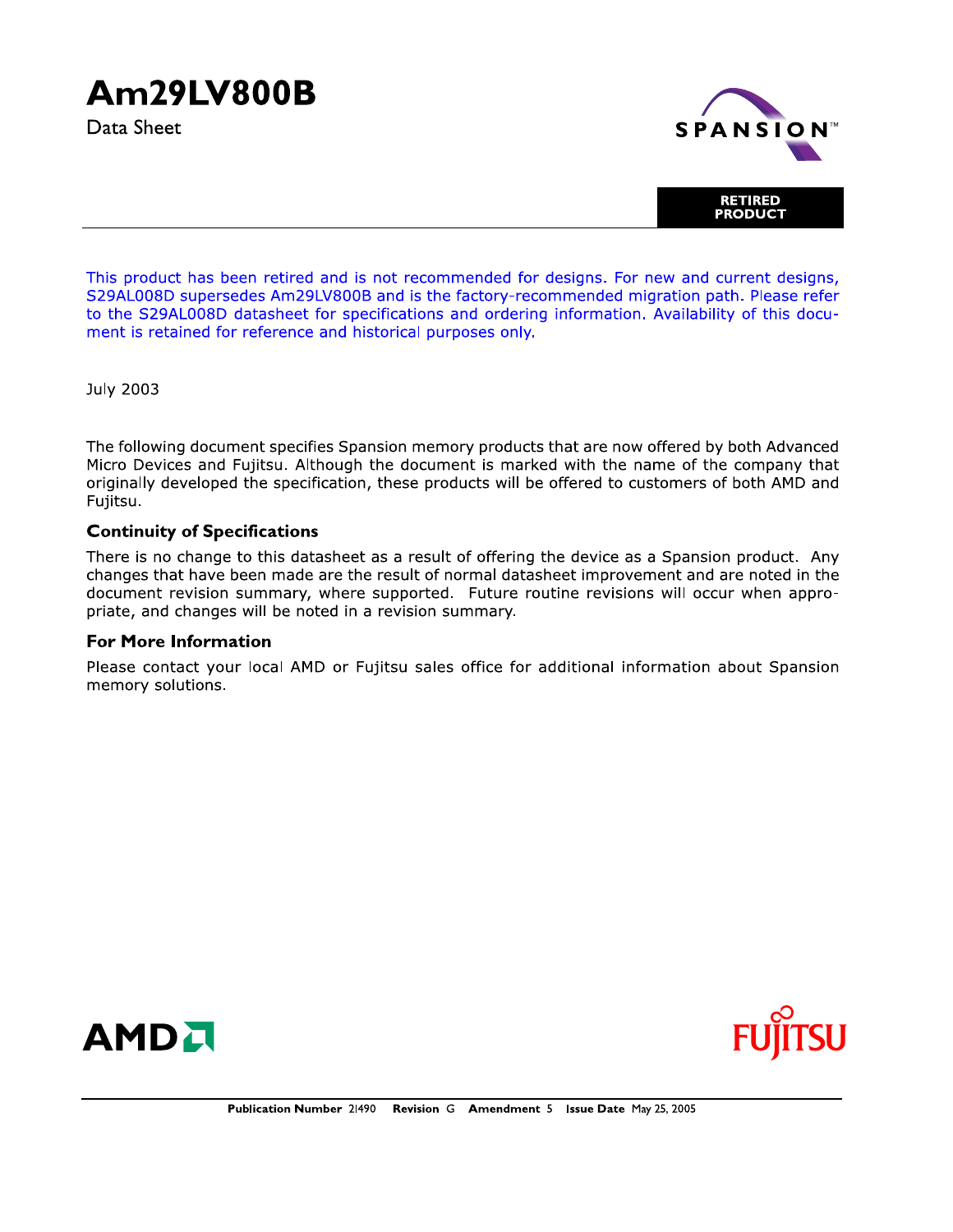# AMDA

## Am29LV800B

## 8 Megabit (1 M x 8-Bit/512 K x 16-Bit) **CMOS 3.0 Volt-only Boot Sector Flash Memory**

This product has been retired and is not recommended for designs. For new and current designs, S29AL008D supersedes Am29LV800B and is the factory-recommended migration path.<br>Please refer to the S29AL008D datasheet for spec

#### **DISTINCTIVE CHARACTERISTICS**

#### • Single power supply operation

- $-2.7$  to 3.6 volt read and write operations for battery-powered applications
- Manufactured on 0.32 um process technology
	- Compatible with 0.5 um Am29LV800 device

#### • High performance

- $-$  Access times as fast as 70 ns
- Ultra low power consumption (typical values at 5 MHz)
	- 200 nA Automatic Sleep mode current
	- 200 nA standby mode current
	- $-7$  mA read current
	- $-15$  mA program/e+5rase current

#### • Flexible sector architecture

- One 16 Kbyte, two 8 Kbyte, one 32 Kbyte, and fifteen 64 Kbyte sectors (byte mode)
- One 8 Kword, two 4 Kword, one 16 Kword, and fifteen 32 Kword sectors (word mode)
- $-$  Supports full chip erase
- Sector Protection features:

A hardware method of locking a sector to prevent any program or erase operations within that sector

Sectors can be locked in-system or via programming equipment

Temporary Sector Unprotect feature allows code changes in previously locked sectors

#### • Unlock Bypass Program Command

- Reduces overall programming time when issuing multiple program command sequences
- Top or bottom boot block configurations available

#### • Embedded Algorithms

- Embedded Erase algorithm automatically preprograms and erases the entire chip or any combination of designated sectors
- Embedded Program algorithm automatically writes and verifies data at specified addresses
- Minimum 1 million write cycle quarantee per sector
- 20-year data retention at 125 $\degree$ C
	- Reliable operation for the life of the system
- Package option
	- 48-ball FBGA
	- $-48$ -pin TSOP
	- $-44$ -pin SO
	- Known Good Die (KGD) (see publication number 21536)
- **Compatibility with JEDEC standards** 
	- Pinout and software compatible with singlepower supply Flash
	- Superior inadvertent write protection

#### Data# Polling and toggle bits

- $-$  Provides a software method of detecting program or erase operation completion
- Ready/Busy# pin (RY/BY#)  $\bullet$ 
	- Provides a hardware method of detecting program or erase cycle completion

#### • Erase Suspend/Erase Resume

- Suspends an erase operation to read data from, or program data to, a sector that is not being erased, then resumes the erase operation
- Hardware reset pin (RESET#)
	- Hardware method to reset the device to reading array data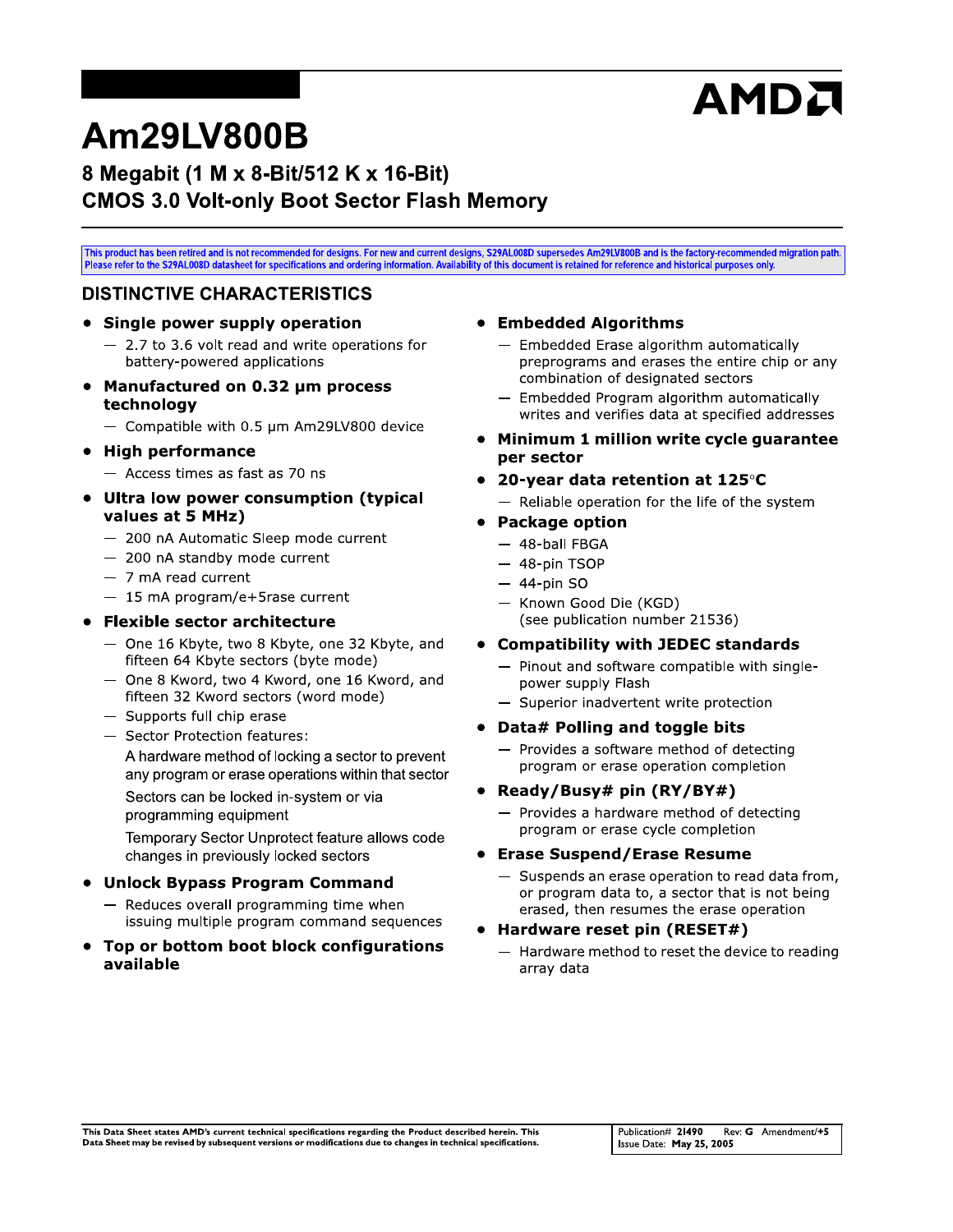## **GENERAL DESCRIPTION**

The Am29LV800B is an 8 Mbit, 3.0 volt-only Flash memory organized as 1,048,576 bytes or 524,288 words. The device is offered in 48-ball FBGA, 44-pin SO, and 48-pin TSOP packages. The device is also available in Known Good Die (KGD) form. For more information, refer to publication number 21536. The word-wide data (x16) appears on DQ15-DQ0; the byte-wide (x8) data appears on DQ7-DQ0. This device requires only a single, 3.0 volt  $V_{CC}$  supply to perform read, program, and erase operations. A standard EPROM programmer can also be used to program and erase the device.

This device is manufactured using AMD's 0.32 um process technology, and offers all the features and benefits of the Am29LV800, which was manufactured using 0.5 µm process technology. In addition, the Am29LV800B features unlock bypass programming and in-system sector protection/unprotection.

The standard device offers access times of 70, 90, and 120 ns, allowing high speed microprocessors to operate without wait states. To eliminate bus contention the device has separate chip enable ( $CE#$ ), write enable (WE#) and output enable (OE#) controls.

The device requires only a single 3.0 volt power supply for both read and write functions. Internally generated and regulated voltages are provided for the program and erase operations.

The device is entirely command set compatible with the JEDEC single-power-supply Flash standard. Commands are written to the command register using standard microprocessor write timings. Register contents serve as input to an internal statemachine that controls the erase and programming circuitry. Write cycles also internally latch addresses and data needed for the programming and erase operations. Reading data out of the device is similar to reading from other Flash or EPROM devices.

Device programming occurs by executing the program command sequence. This initiates the Embedded Program algorithm-an internal algorithm that automatically times the program pulse widths and verifies proper cell margin. The Unlock **Bypass** mode facilitates faster programming times by requiring only two write cycles to program data instead of four.

Device erasure occurs by executing the erase command sequence. This initiates the **Embedded Erase** algorithm-an internal algorithm that automatically preprograms the array (if it is not already programmed) before executing the erase operation. During erase, the device automatically times the erase pulse widths and verifies proper cell margin.

The host system can detect whether a program or erase operation is complete by observing the RY/BY# pin, or by reading the DQ7 (Data# Polling) and DQ6 (toggle) status bits. After a program or erase cycle has been completed, the device is ready to read array data or accept another command.

The sector erase architecture allows memory sectors to be erased and reprogrammed without affecting the data contents of other sectors. The device is fully erased when shipped from the factory.

Hardware data protection measures include a low  $V_{CC}$  detector that automatically inhibits write operations during power transitions. The hardware sector **protection** feature disables both program and erase operations in any combination of the sectors of memory. This can be achieved in-system or via programming equipment.

The Erase Suspend feature enables the user to put erase on hold for any period of time to read data from, or program data to, any sector that is not selected for erasure. True background erase can thus be achieved.

The hardware RESET# pin terminates any operation in progress and resets the internal state machine to reading array data. The RESET# pin may be tied to the system reset circuitry. A system reset would thus also reset the device, enabling the system microprocessor to read the boot-up firmware from the Flash memory.

The device offers two power-saving features. When addresses have been stable for a specified amount of time, the device enters the automatic sleep mode. The system can also place the device into the standby mode. Power consumption is greatly reduced in both these modes.

AMD's Flash technology combines years of Flash memory manufacturing experience to produce the highest levels of quality, reliability and cost effectiveness. The device electrically erases all bits within a sector simultaneously via Fowler-Nordheim tunneling. The data is programmed using hot electron injection.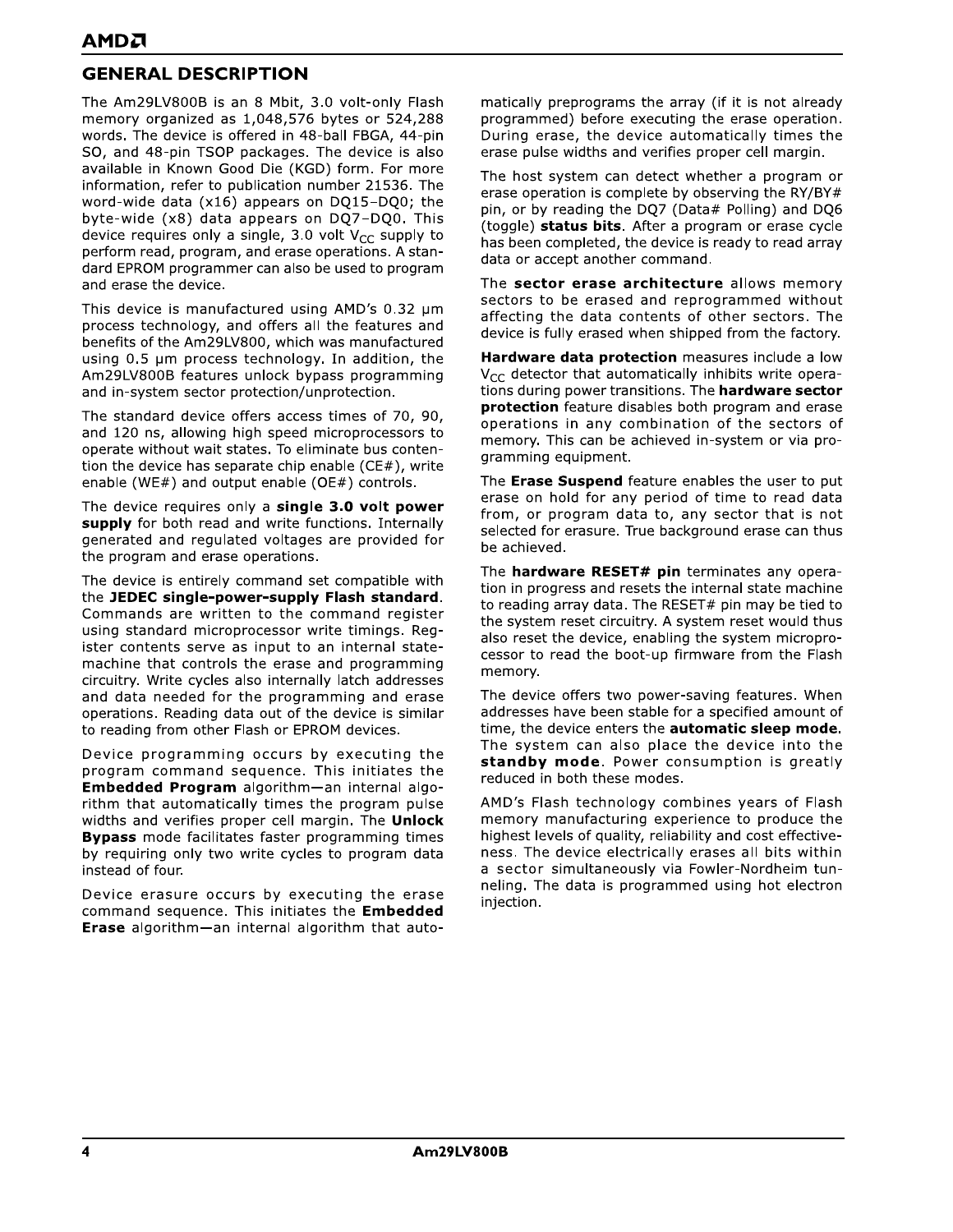## **IABLE OF CONTENTS**

| <b>TABLE OF CONTENTS</b>                          |  |
|---------------------------------------------------|--|
| Product Selector Guide 6                          |  |
| Block Diagram  6                                  |  |
| Connection Diagrams 7                             |  |
| Special Handling Instructions for FBGA Package  9 |  |
|                                                   |  |
|                                                   |  |
| Ordering Information 10                           |  |
| Device Bus Operations 11                          |  |
| Table 1. Am29LV800B Device Bus Operations 11      |  |
|                                                   |  |
| Requirements for Reading Array Data  11           |  |
| Writing Commands/Command Sequences  11            |  |
| Program and Erase Operation Status  12            |  |
|                                                   |  |
|                                                   |  |
| RESET#: Hardware Reset Pin  12                    |  |
|                                                   |  |
| Table 2. Am29LV800BT Top Boot Block               |  |
|                                                   |  |
| Table 3. Am29LV800BB Bottom Boot Block            |  |
|                                                   |  |
|                                                   |  |
| Table 4. Am29LV800B Autoselect Codes              |  |
|                                                   |  |
| Sector Protection/Unprotection  14                |  |
| Temporary Sector Unprotect  14                    |  |
| Figure 1. Temporary Sector Unprotect Operation 15 |  |
| Figure 2. In-System Sector Protect/               |  |
|                                                   |  |
|                                                   |  |
| Command Definitions  17                           |  |
|                                                   |  |
|                                                   |  |
| Autoselect Command Sequence  17                   |  |
| Word/Byte Program Command Sequence  18            |  |
|                                                   |  |
| Chip Erase Command Sequence  19                   |  |
| Sector Erase Command Sequence  19                 |  |
| Erase Suspend/Erase Resume Commands  19           |  |
|                                                   |  |
| Table 1. Am29LV800B Command Definitions 21        |  |
| Write Operation Status  22                        |  |
|                                                   |  |
| Figure 5. Data# Polling Algorithm  22             |  |
|                                                   |  |
|                                                   |  |
|                                                   |  |
| Reading Toggle Bits DQ6/DQ2  23                   |  |
|                                                   |  |
|                                                   |  |

|              | AMDA                                                            |
|--------------|-----------------------------------------------------------------|
|              |                                                                 |
| . 6          |                                                                 |
| . 6          |                                                                 |
| . 7          | Absolute Maximum Ratings  26                                    |
| A Package 9  | Operating Ranges 26                                             |
| . 9          | DC Characteristics  27                                          |
| . 9          |                                                                 |
| . 10         | Figure 9. I <sub>CC1</sub> Current vs. Time (Showing Active and |
| . 10         |                                                                 |
| . 11         | Figure 10. Typical I <sub>CC1</sub> vs. Frequency  28           |
| rations 11   | Test Conditions  29                                             |
| . 11         |                                                                 |
| a ………………11   |                                                                 |
| nces 11      | Key to Switching Waveforms. 29                                  |
| . 12         | Figure 12. Input Waveforms and                                  |
| . 12         |                                                                 |
|              | AC Characteristics  30                                          |
|              |                                                                 |
| 12           | Figure 13. Read Operations Timings  30                          |
| . 12         |                                                                 |
|              |                                                                 |
|              | Word/Byte Configuration (BYTE#)  32                             |
| lock         | Figure 15. BYTE# Timings for Read Operations 32                 |
| . 14         | Figure 16. BYTE# Timings for Write Operations 32                |
|              |                                                                 |
| S.           | Figure 17. Program Operation Timings 34                         |
| . 14         | Figure 18. Chip/Sector Erase Operation Timings 35               |
| . 14         | Figure 19. Data# Polling Timings (During                        |
| Dperation 15 |                                                                 |
|              | Figure 20. Toggle Bit Timings (During                           |
| 16           |                                                                 |
|              |                                                                 |
| . 17         | Temporary Sector Unprotect  37                                  |
| . 17         | Figure 22. Temporary Sector Unprotect                           |
|              |                                                                 |
|              | Figure 23. Sector Protect/Unprotect                             |
| . 17         | Alternate CE# Controlled Erase/Program Operations               |
| эnce   18    | 39                                                              |
| 18           |                                                                 |
| . 19         | Figure 24. Alternate CE# Controlled Write                       |
| . 19         | Erase and Programming Performance  41                           |
| nands  19    | Latchup Characteristics 41                                      |
| 20           |                                                                 |
| itions 21    | TSOP and SO Pin Capacitance  41                                 |
| . 22         |                                                                 |
| . 22         | Physical Dimensions*  42                                        |
| 22           |                                                                 |
| . 22         | TSR048-48-Pin Reverse TSOP  43                                  |
| . 23         | FBB 048-48-Ball Fine-Pitch Ball Grid Array                      |
| . 23         |                                                                 |
|              | SO 044-44-Pin Small Outline Package  45                         |
|              | Revision Summary  46                                            |
| 24           |                                                                 |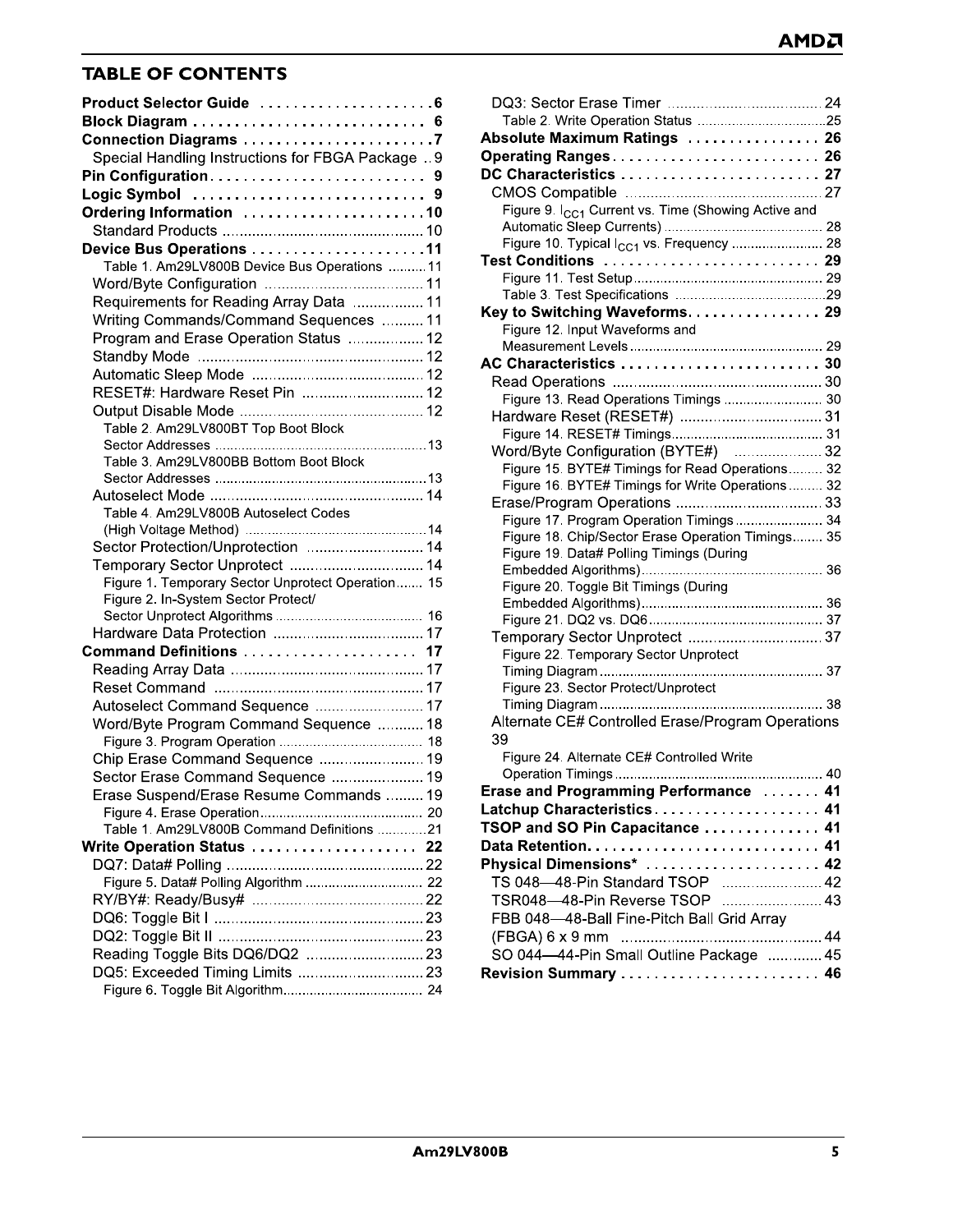## PRODUCT SELECTOR GUIDE

| <b>Family Part Number</b>                 | Am29LV800B                                 |     |      |        |
|-------------------------------------------|--------------------------------------------|-----|------|--------|
| Speed Options                             | Full Voltage Range: $V_{CC} = 2.7 - 3.6$ V | -70 | -90  | $-120$ |
| Max access time, ns $(t_{ACC})$           |                                            | 70  | l 90 | 120    |
| Max CE# access time, ns $(t_{\text{CF}})$ |                                            | 70  | -90  | 120    |
| Max OE# access time, ns $(t_{\Omega F})$  |                                            | 30  | -35  | 50     |

Note: See "AC Characteristics" for full specifications.

## **BLOCK DIAGRAM**

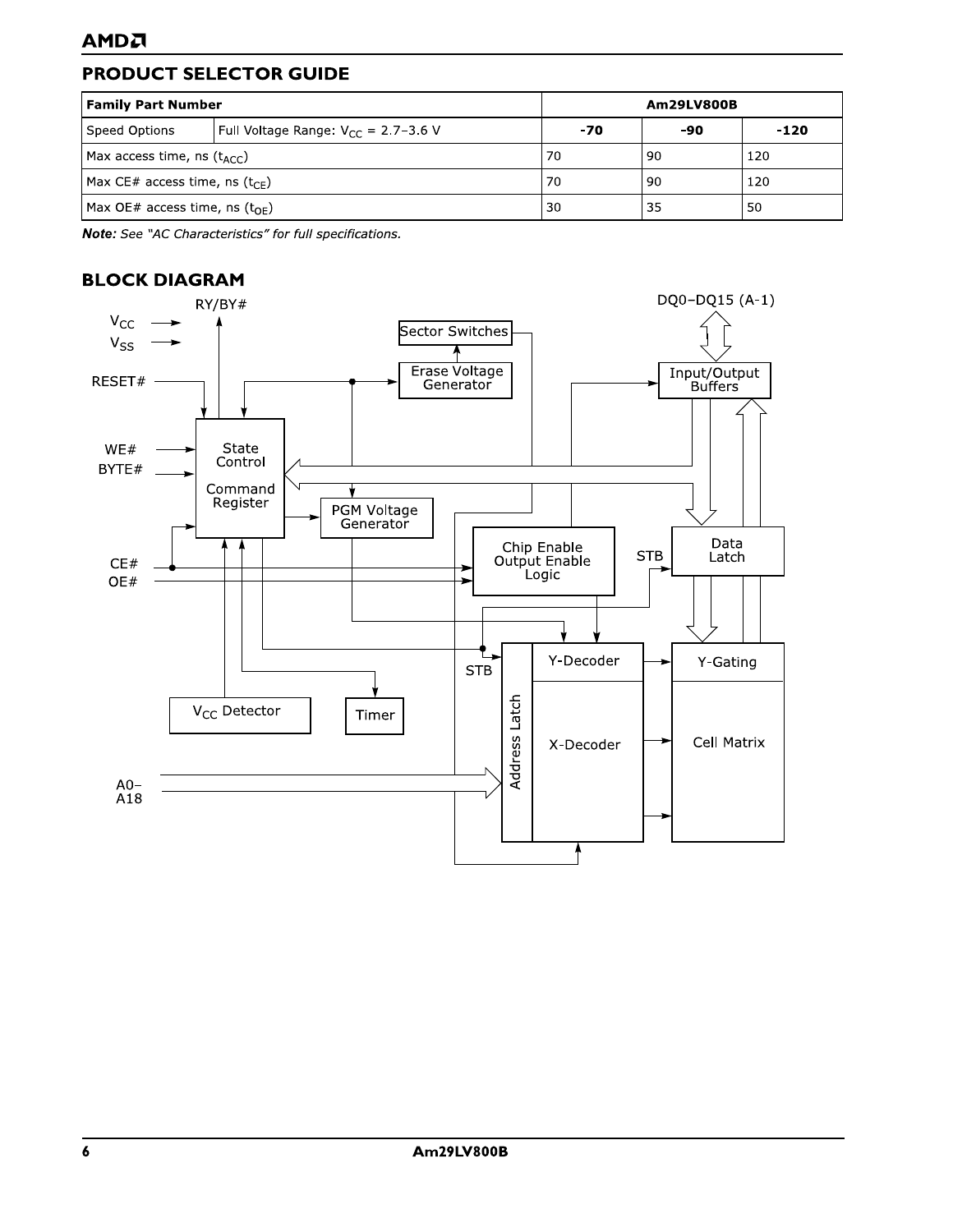## **CONNEC**

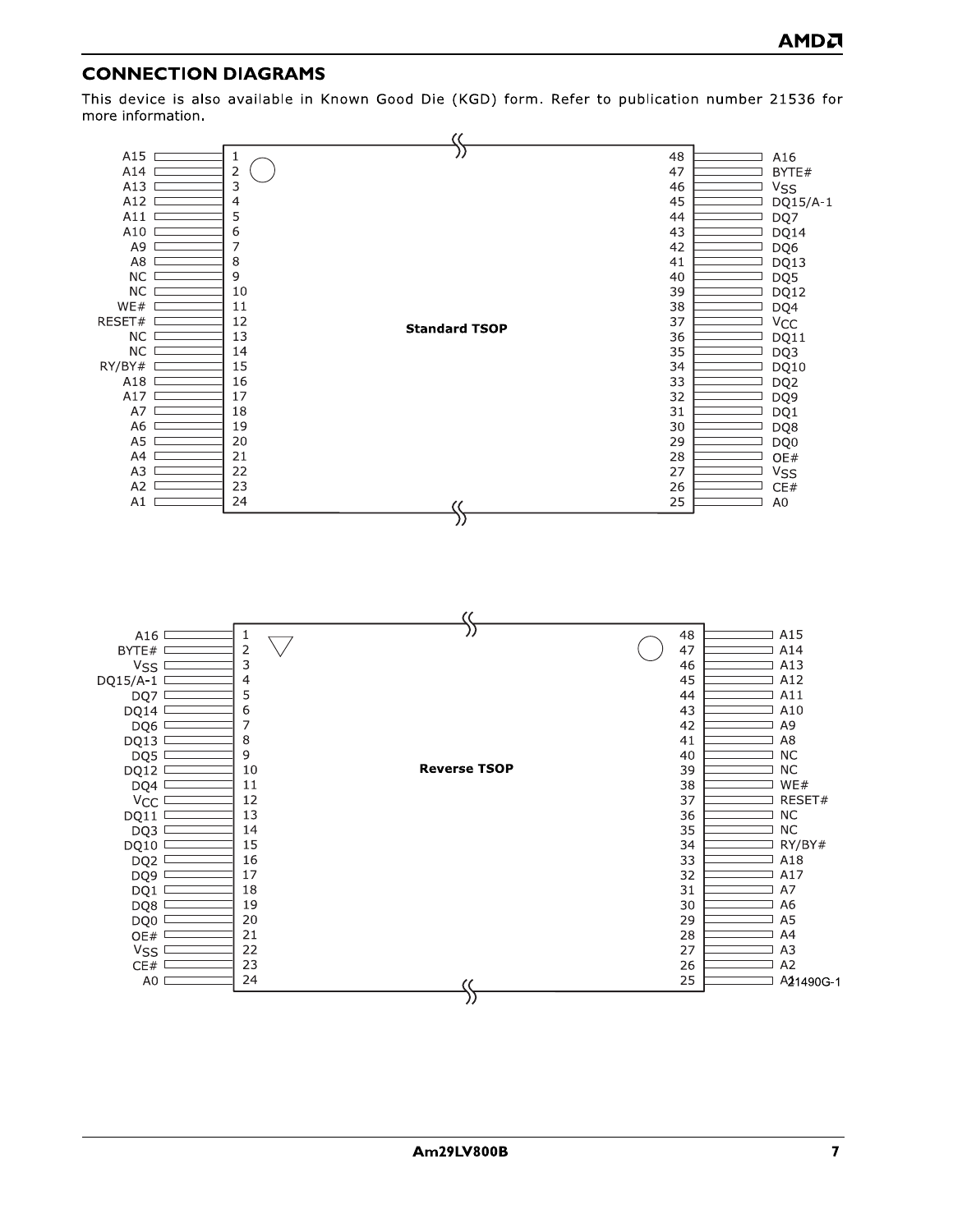## **CONNECTION DIAGRAMS**

This device is also available in Known Good Die (KGD) form. Refer to publication number 21536 for more information.



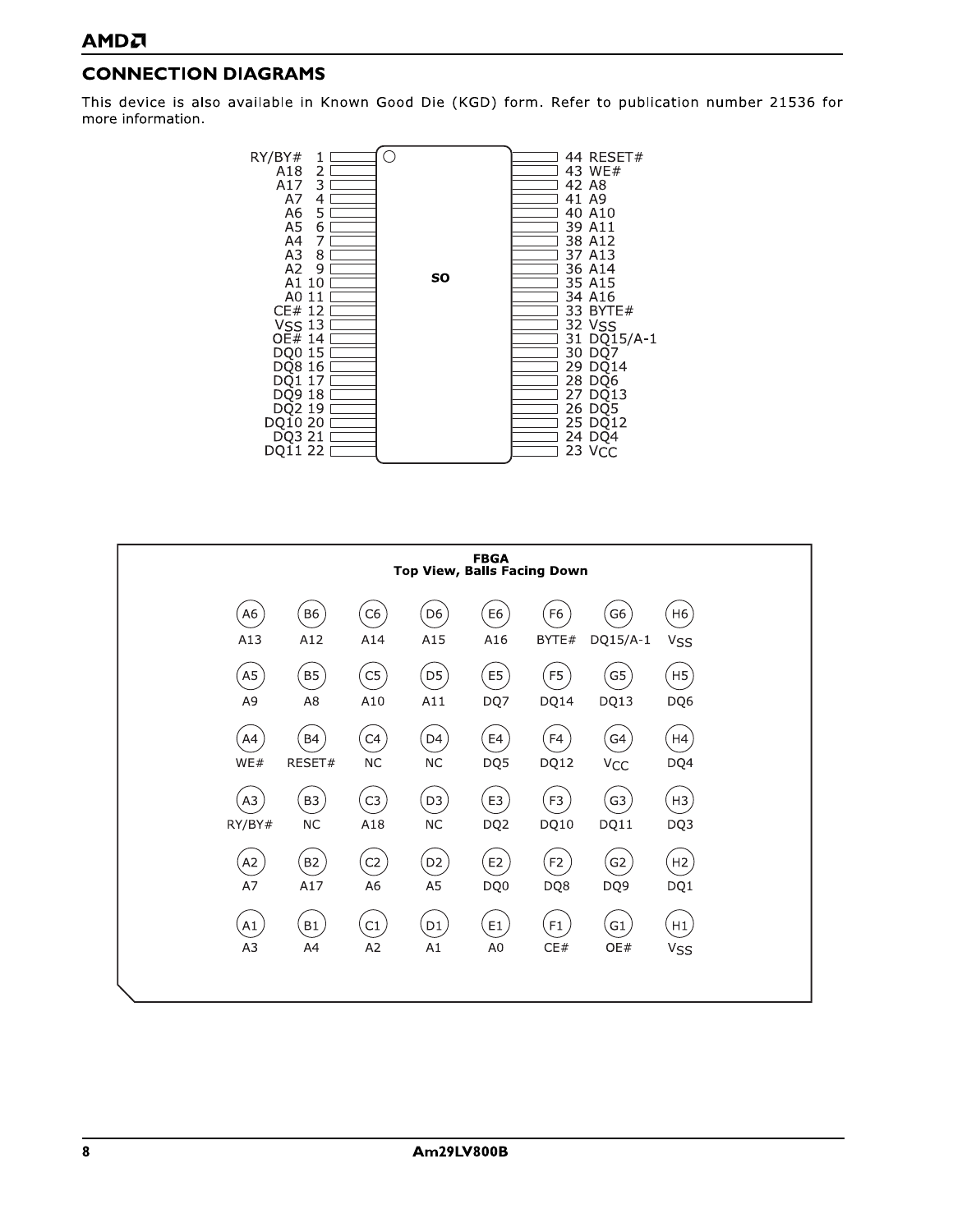#### **Special Handling Instructions for FBGA** Package

Special handling is required for Flash Memory products in FBGA packages.

Flash memory devices in FBGA packages may be damaged if exposed to ultrasonic cleaning methods. The package and/or data integrity may be compromised if the package body is exposed to temperatures above 150°C for prolonged periods of time.

## **PIN CONFIGURATION**

|          |     | $AO- A18 = 19$ addresses                                                                                                     |
|----------|-----|------------------------------------------------------------------------------------------------------------------------------|
|          |     | DQ0-DQ14= 15 data inputs/outputs                                                                                             |
|          |     | $DQ15/A-1 = DQ15$ (data input/output, word<br>mode),<br>A-1 (LSB address input, byte<br>mode)                                |
| BYTE#    |     | $=$ Selects 8-bit or 16-bit mode                                                                                             |
| CE#      |     | $=$ Chip enable                                                                                                              |
| OE#      |     | $=$ Output enable                                                                                                            |
| WE#      |     | $=$ Write enable                                                                                                             |
| RESET#   |     | $=$ Hardware reset pin, active low                                                                                           |
| RY/BY#   | $=$ | Ready/Busy# output                                                                                                           |
| $V_{CC}$ |     | = 3.0 volt-only single power supply<br>(see Product Selector Guide for<br>speed<br>options and voltage supply<br>tolerances) |

= Device ground  $V_{SS}$ 

 $NC$ = Pin not connected internally

## **LOGIC SYMBOL**